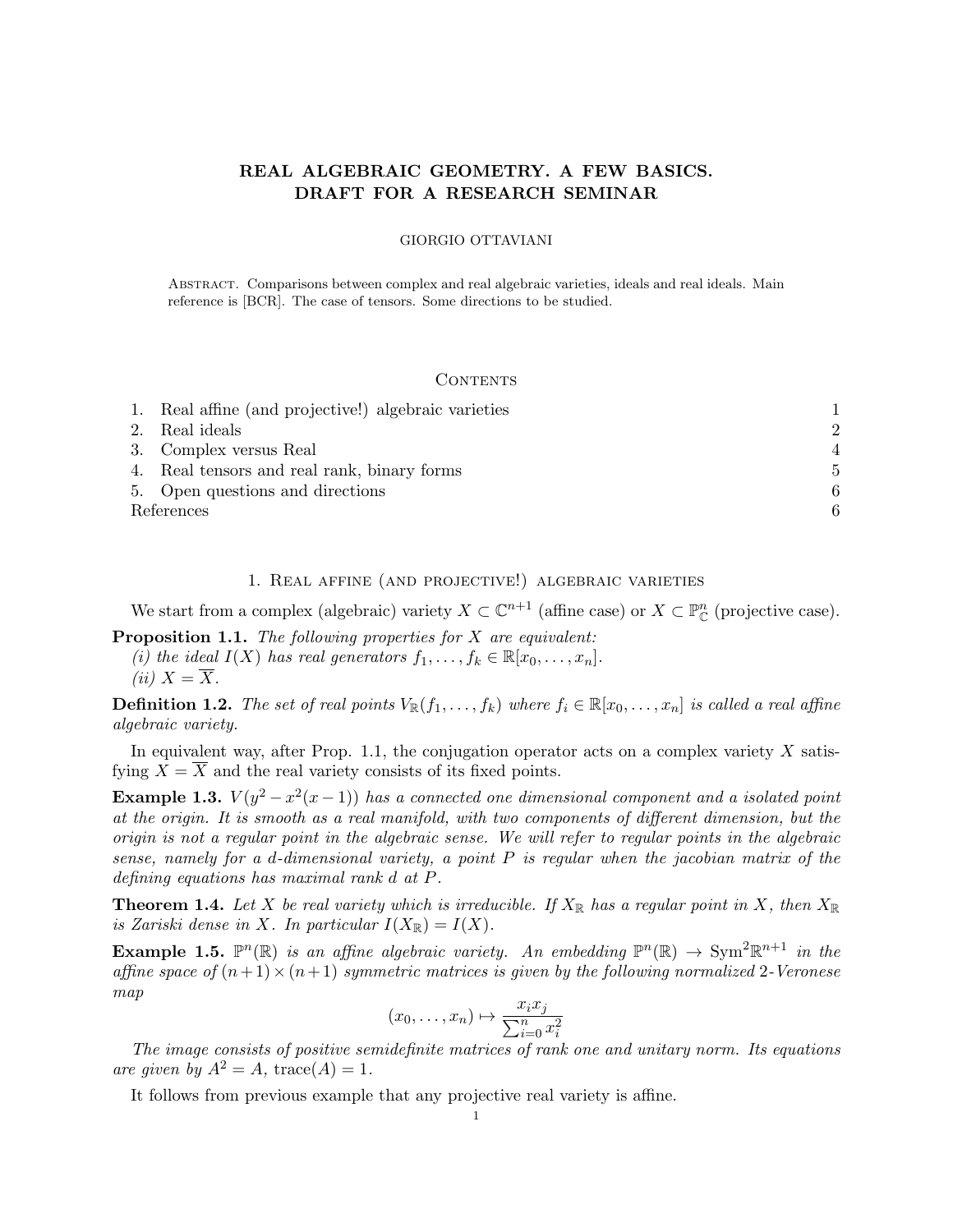### 2. Real ideals

In the complex setting, there is a well known 1-1 correspondence between varieties and radical ideals. This cannot be extended in a straightforward way to the real setting, as it is shown by the ideal  $(1+x^2)$ , which is radical, but corresponds to the empty set, like the ideal  $(1)$ .

Around 1970, this difficulty was overcome with the Real NullStellenSatz, proved by Risler, relying on prevuious work by Artion and Schreyer. introduction of We recall that for any variety  $X$ , the ideal  $I(X)$  is radical. This is true both in the complex or in the real setting.

Let X be a real variety. It is immediate to check that the ideal  $I(X)$  satisfies the following additional property

(1) 
$$
a_i \in \mathbb{R}[x_1,\ldots,x_n], a_1^2 + \ldots + a_p^2 \in I(X) \Longrightarrow a_i \in I(X) \text{ for } i = 1,\ldots,p
$$

A ideal I, with real generators, which satisfies the property  $(1)$  is called a *real ideal*. So for any real algebraic variety,  $I(X)$  is a real ideal.

The typical examples of non real ideals are  $(x^2)$  and  $(1+x^2)$ . Also  $(x^n)$  for any  $n \ge 2$  is not real.

**Theorem 2.1.** Every real ideal in  $\mathbb{R}[x_1, \ldots, x_n]$  is radical.

**Theorem 2.2.** X is a irreducible real variety if and only if  $I(X)$  is a real prime ideal.

Example 2.3. The ideal  $(f) \subset \mathbb{R}[x, y]$  is real if and only if f has all real and distinct roots, that is it is hyperbolic.

**Example 2.4.** Let f be an irreducible polynomial. Then  $(f)$  is real if and only if  $V(f)$  has a regular real point.

Define

$$
\sum \mathbb{R}[\mathbf{x}]^2 = \{\sum h_i^2 | h_i \in \mathbb{R}[\mathbf{x}]\}
$$

which is a monoid cone, namely it is closed under addition, multiplication and positive scalar multiplication.

**Definition 2.5.** Given an ideal  $I \subset \mathbb{R}[x_1,\ldots,x_n]$ , the real radical of I is given by the intersection of all prime real ideals containing I. It is denoted as  $\sqrt[R]{(I)}$ .

Theorem 2.6 (Real NullStellenSatz).

$$
\sqrt[\mathbb{R}]{(J)} = \{ f \in \mathbb{R}[x] : -f^{2m} \in \sum \mathbb{R}[\mathbf{x}]^2 + I \text{ for some } m > 0 \}
$$

If J is a real ideal, then  $\sqrt[\mathbb{R}]{(J)} = I(V_{\mathbb{R}}(J)) = J$ .

**Corollary 2.7.** There is a natural bijective correspondence between affine algebraic varieties in  $\mathbb{R}^n$ and real ideals in  $\mathbb{R}[x_1, \ldots, x_n]$ .

**Example 2.8.** In this example we show an interesting example of non real ideal, from spectral theory of matrices. Consider the symmetric  $2 \times 2$  matrices A. We claim  $(tr(A), det(A)) \subset \mathbb{R}[a_{11}, a_{12}, a_{22}]$ is not a real ideal. Indeed, consider the variety  $X = V(tr(A), det(A))$ . Note that  $X_{\mathbb{R}}$  consists of the zero matrix, by the Spectral Theorem. The complex variety  $X$  consists of symmetric nilpotent matrices, like  $\begin{pmatrix} 1 \\ -1 \end{pmatrix}$ √  $\frac{1}{\sqrt{1}}$   $\sqrt{-1}$  $-1$   $-1$ ). In this case  $I(X_{\mathbb{R}}) = (a_{11}, a_{12}, a_{22})$  strictly contains  $(tr(A), det(A)).$ Moreover one computes that  $a_{11}^2 + 2a_{12}^2 + a_{22}^2 = (a_{11} + a_{22})^2 - 2(a_{11}a_{22} - a_{12}^2) \in (tr(A), det(A)),$ while individually  $a_{ij} \notin (tr(A), det(A))$ . In other words, the real radical of  $(tr(A), det(A))$  is  $(a_{11}, a_{12}, a_{22}).$ 

It is interesting to consider the map  $\pi: Sym^2\mathbb{R}^2 \to \mathbb{R}^2$  such that  $\pi(A) := (tr(A), det(A)).$  The image is given by  $(x, y)|x^2 - 4y \ge 0$ . Note that general fiber is a curve, but  $\pi^{-1}(2, 1)$  (on the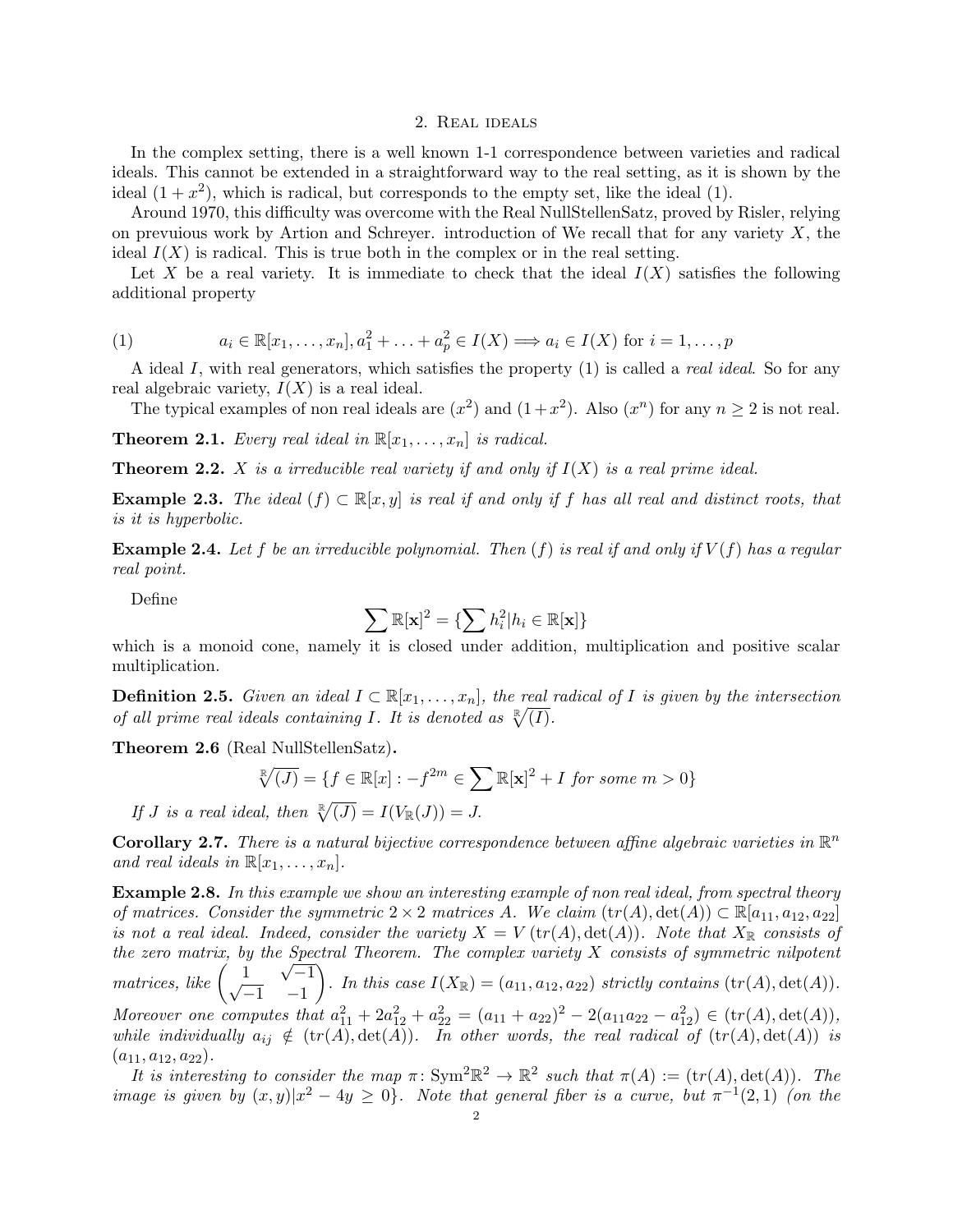boundary of the image) contains just the identity, by the Spectral Theorem. All other points at the boundary have the same behaviour. The complex fiber of  $(2,1)$  is a curve containing  $I + N$  where N is symmetric nilpotent.

Example 2.9. The above example can be generalized in several ways. Consider the symmetric  $3 \times 3$  matrices A with characteristic polynomial  $\det(A - tI) = -t^3 + trace(A)t^2 - f_2(A)t + f_3(A)$ , note that  $f_3(A) = \det(A)$ . We claim that  $(f_2, f_3) \subset \mathbb{R}[a_{ij}]$  is not a real ideal. Consider the variety  $X = V(f_2, f_3)$ . Note that  $X_{\mathbb{R}}$  consists of symmetric matrices with two vanishing eigenvalues, so it consists of  $3\times3$  matrices of rank one, which is the cone over the Veronese variety, it has codimension 3. But the complex variety X is a complete intersection of codimension 2. Note that  $X_{\mathbb{R}}$  consists of singular points in X, it is not Zariski dense. In this case  $I(X_{\mathbb{R}})$  is generated by the 2-minors of A, moreover  $I(X_R)$  strictly contains  $(f_2, f_3)$ . This can be checked in the following way. Let  $A^{adj}$ be the adjugate matrix of A, containing its  $2 \times 2$  minors with alternate signs. Then  $tr(A^{adj}A^{adj})$  is a sum of squares of 2-minors. One can check the identity

(2) 
$$
\operatorname{tr}(A^{adj} A^{adj}) = f_2^2 - 2\operatorname{tr}(A) f_3(A) \in (f_2, f_3).
$$

In order to check the identity (2), one can assume that A is diagonal. Note that, individually, no 2-minor of A belongs to the ideal  $(f_2, f_3)$ . In conclusion,  $\sqrt[R]{(f_2, f_3)} = \text{minors}(2, A)$ .

Remark 2.10. The Real NullStellenSatz can be extended to a statement holding for quasi varieties, called the PositivStellenSatz.

**Example 2.11.** The variety of triangles in  $\mathbb{P}(\text{Sym}^3\mathbb{C}^3) = \mathbb{P}^9$  has codimension 3 and it is the closure of a  $SL(3,\mathbb{C})$ -orbit. Its real points consist of two real triangles, which is  $SL(3,\mathbb{R}) \cdot (xyz)$ and imaginary triangles, which is  $SL(3,\mathbb{R}) \cdot (x(y^2+z^2))$ . Both the two euclidean closures are quasi-varieties.

Given a real affine (algebraic) variety X, the *complexification*  $X_{\mathbb{C}}$  is defined by the complex solutions to the real ideal  $I(X)$ . Then

**Theorem 2.12** (Whitney). Let X be a real algebraic variety.  $\dim_{\mathbb{R}} X = \dim_{\mathbb{C}} X_{\mathbb{C}}$  If  $X_i$  are the irreducible components of X, then  $(X_i)_{\mathbb{C}}$  are the irreducible components of  $X_{\mathbb{C}}$ .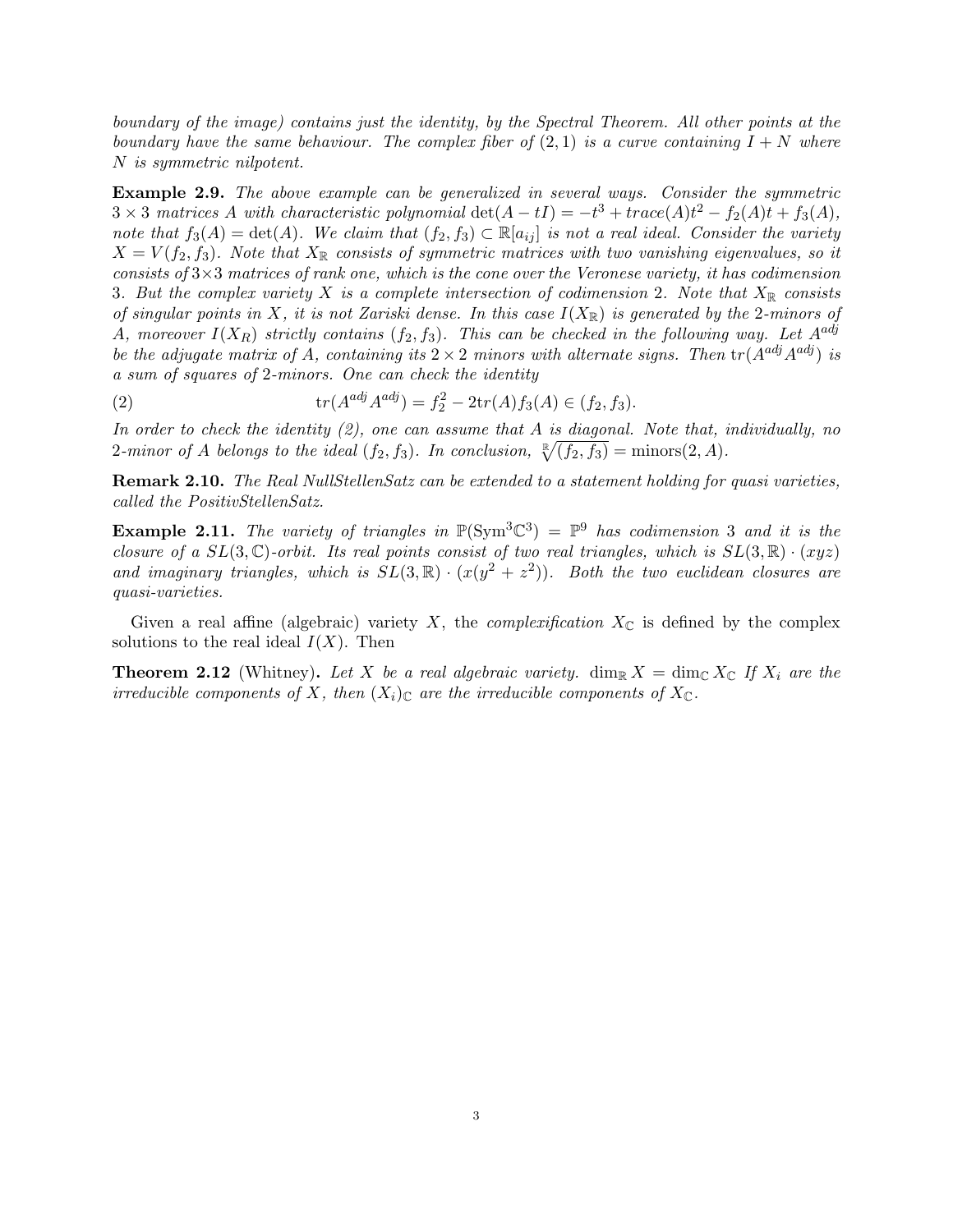# 3. Complex versus Real

| Complex statement                                                                                  | <b>Real statement</b>                                                                                                          |
|----------------------------------------------------------------------------------------------------|--------------------------------------------------------------------------------------------------------------------------------|
|                                                                                                    |                                                                                                                                |
| Complex tangent space                                                                              | Real tangent space                                                                                                             |
| A plane curve of degree d<br>is a Riemann surface of genus<br>$g=(d-1)(d-2)/2$                     | A plane curve of degree d<br>has at most<br>$(d-1)(d-2)/2$ ovals                                                               |
| <b>Bezout</b> Theorem                                                                              | Bezout inequality, parity modulo 2 is invariant                                                                                |
| Chow Theorem,<br>a morphism of projective varieties is closed.                                     | False: $(a, b) \mapsto (a^2, b^2)$<br>but Tarski-Seidenberg principle shows that<br>semialgebraicity is preserved              |
| Zariski closure and euclidean closure coincide<br>for constructible sets                           | Zariski closure and euclidean closure are often different,<br>euclidean topology is preferred in the applications              |
| k-secant varieties<br>only one generic rank                                                        | k-secant semi-algebraic sets<br>several typical ranks                                                                          |
| Semicontinuity of fiber dimension                                                                  | False: send a real symm. matrix to its char. polynomial,<br>there is a fiber containing only the identity.                     |
| X is irreducible iff $I(X)$ is prime                                                               | X is irreducible iff $I(X)$ is real prime                                                                                      |
| NullStellenSatz                                                                                    | Real NullStellenSatz                                                                                                           |
| Moduli spaces of varieties are schemes                                                             | Moduli spaces of varieties are semi-algebraic                                                                                  |
| Compact affine varieties are just points                                                           | Projective spaces and Grassmannians<br>are affine                                                                              |
| Topological restrictions for projective varieties<br>given by Hodge decomposition and by Lefschetz | <b>Tognoli Theorem</b><br>Every smooth compact differentiable manifolds<br>is diffeomorphic to a real affine algebraic variety |
|                                                                                                    | PositivStellenSatz                                                                                                             |
|                                                                                                    | Sum Of Squares, nonnegativity                                                                                                  |
|                                                                                                    | Spectrahedra, Semidefinite programming<br>Convex algebraic geometry [BPT]                                                      |
| $\overline{4}$                                                                                     |                                                                                                                                |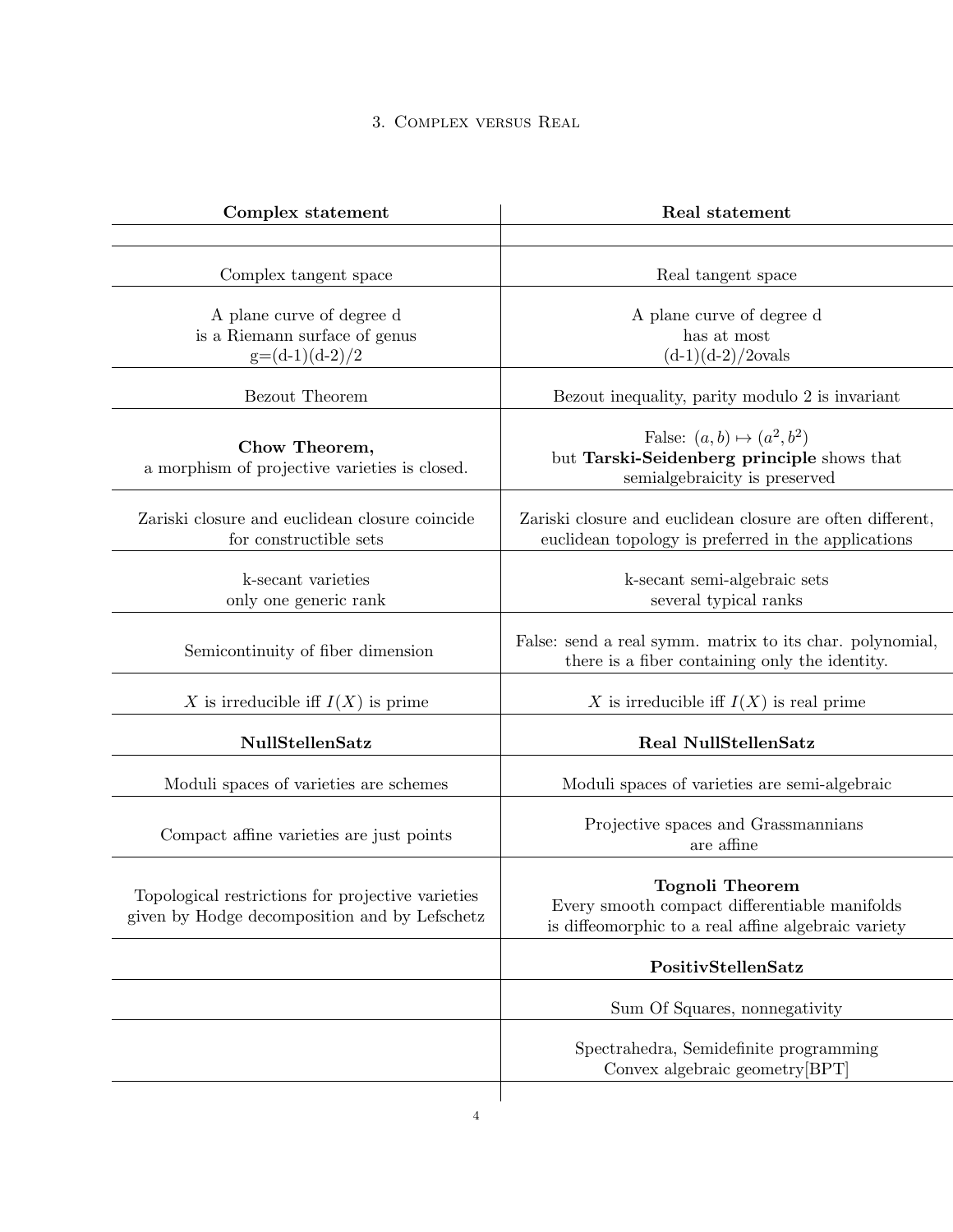#### 4. Real tensors and real rank, binary forms

Let K be a field, let  $X \subset \mathbb{P}(K^{N+1})$  be a projective variety and let  $\hat{X} \subset K^{N+1}$  be the cone over X. We assume that X is nondegenerate, namely that X is not contained in a hyperplane. The rank of a point  $x \in K^{n+1}$  with respect to X (X-rank for short) is the minimum k such that there exists a decomposition  $x = \sum_{i=1}^{k} \lambda_i x_i$ , with  $x_i \in \hat{X}, \lambda_i \in K$ .

The real d-Veronese variety of  $\mathbb{P}(V)$  is defined by 2-minors of  $V^{\vee} \to \text{Sym}^{d-1}V$ , it is the ideal of polynomials vanishing on the real Veronese variety, hence it is a real ideal.

Note that for d even, the image of the d-Veronese map  $v \mapsto v^d$  fill only a semialgebraic variety.

The real Segre variety has quadratic generators in its Segre embedding, which again generate a real ideal.

Veronese variety, Segre variety and Grassmann variety are basics example where is interesting to study the rank, both in complex or real case. The rank with respect to Veronese variety is called the symmetric rank, and in the immersion  $Sym^d V \subset V \otimes \ldots \otimes V$  it is conjectured (*Comon* 

 $\overline{z_{d}}$  times<br>conjecture) to be equal to the rank. This conjecture is open both in the real or in the complex case. In the case  $\mathbb{R}^2 \otimes \mathbb{R}^2 \otimes \mathbb{R}^2$  there are exactly two typical ranks. Let  $\langle e_0, e_1 \rangle = \mathbb{R}^2$ . The tensor

$$
2e_0e_0e_0-2e_0e_1e_1-2e_1e_0e_1-2e_1e_1e_0=(e_0+\sqrt{-1})^{\otimes 3}+(e_0-\sqrt{-1}e_1)^{\otimes 3}=4e_0^{\otimes 3}-(e_0+e_1)^{\otimes 3}-(e_0-e_1)^{\otimes 3}=
$$

has complex rank equal to 2 and real rank equal to 3.

A similar example can be constructed for Waring decompositions in the symmetric seytting, namely √ √

$$
2x3 - 6xy2 = (x + \sqrt{-1}y)3 + (x - \sqrt{-1}y)3 = 4x3 - (x + y)3 - (x - y)3.
$$

which again has complex symmetric rank equal to 2 and real symmetric rank equal to 3.

More in general, on  $\mathbb{R}^2 \otimes \mathbb{R}^n \otimes \mathbb{R}^n$  we can call  $(A_0, A_1)$  the two  $n \times n$  slices. There are two typical ranks  $(n, n + 1)$ , according if the polynomial  $\det(A_0 + tA_1)$  has all distinct real roots (in this case  $rk = n$ ) or there is at least a pair of conjugate roots (in this case  $rk = n + 1$ ).

**Theorem 4.1.** [Fr, BBO] Typical ranks for any irreducible variety  $X \subset \mathbb{P}(\mathbb{R}^{N+1})$  make an interval  ${r_0, \ldots, r_1}$  when  $r_0$  is the generic complex rank.

The space  $\mathbb{P}(\mathrm{Sym}^d\mathbb{R}^2)$  contains the discriminant hypersurface  $\Delta$ , given by polynomials with at least a double root. The complement  $\mathbb{P}(\text{Sym}^d \mathbb{R}^2) \setminus \Delta$  is divided in  $\lfloor d/2 \rfloor$  chambers containing polynomials with  $d - 2i$  real roots. These chambers are basic example of almost varieties. In case d even there are two extreme cases, when all roots are real (hyperbolic) and when no real root is real. This second one is the cone over a convex set.

There is a probability distribution which is orthogonally invariant. According to it, Smale and There is a probability distribution which is orthogonally invariant. According to 1 Shub prove that the expected number of real zeroes of a degree d binary form os  $\sqrt{d}$ . The trace form  $\mathbb{R}[x, y]/(f) \times \mathbb{R}[x, y]/(f) \to \mathbb{R}$  is defined by  $B(a, b) = \text{tr} M_{ab}$ 

**Theorem 4.2** (Sylvester).  $f$  has all real roots if and only if the trace form is positive definite The number of distinct (complex or real) roots of f is  $rkB = k$ 

The number of distinct real roots of f is given by the signature of B, namely by the number of positive eigenvalues minus the number of negative eigenvalues.

Sylvester Theorem holds over R as well, namely

**Theorem 4.3** (Sylvester, 1851). f has a Waring decomposition with r summands if and only if it is killed by a differential operator of degree r which has r distinct real roots.